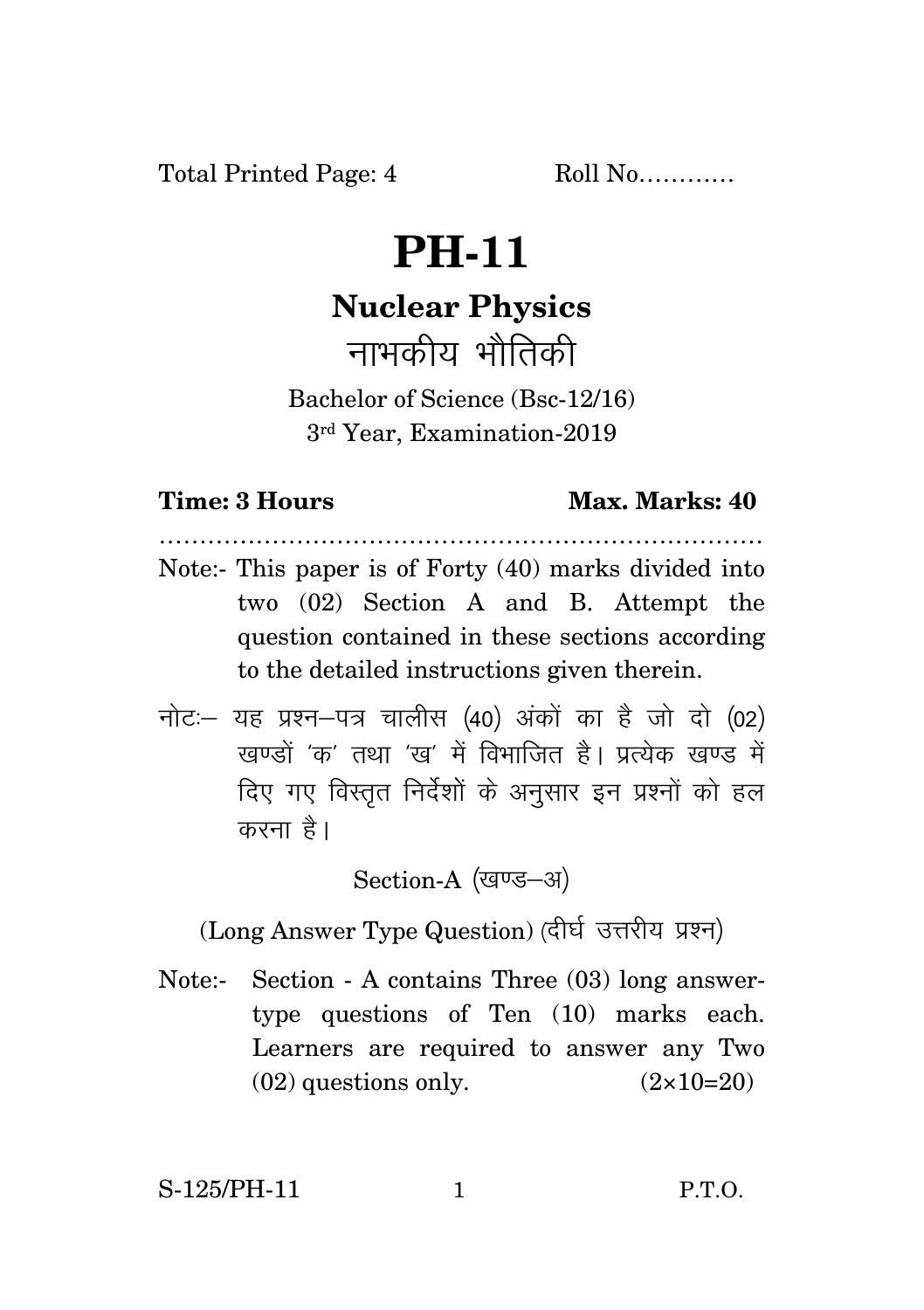- नोट:- खण्ड 'क' में तीन (03) दीर्घ उत्तरीय प्रश्न दिये गये हैं। प्रत्येक प्रश्न के लिए दस (10) अंक निर्धारित हैं। शिक्षार्थियों को इनमें से केवल दो (02) प्रश्नों के उत्तर टेने हैं।
- Explain some of the nuclear properties e.g.  $\mathbf{1}$ . Binding energy, Nuclear radius magnetic moment, spin quadrupole moment, constituent particle of nuclear etc. with suitable examples. उपयुक्त उदाहरणों सहित बंधन ऊर्जा नाभकीय त्रिज्या, चम्बकीय आघर्ण, क्वाडुपोल आघर्ण, च्रकण, नाभिक के कण आदि के गणों को समझाइए।
- 2. How does the study of two nuclear system (deuteron) help to estimate the range and the magnitude of Nuclear force?

दो न्यक्लीयोन तंत्र (ड़यूट्रोन) के अध्ययन से नाभकीय बल की सीमा एवं परिमाण को कैसे जाना जा सकता है व्याख्या कीजिए?

Define Radioactivity and Radioactive decay 3. kinematics. On the basis of decay kinematic establish the relation between decay constant and average life, defing half-life of Radioactive substance.

> रेडियोधर्मिता एवं रेडियोधर्मिता क्षय गतिकी की व्याख्या कीजिए। इसके आधार पर क्षय नियतांक एवं औसत आय मे संबंध स्थापित करते हुए अर्ध्यआय भी बताइए।

S-125/PH-11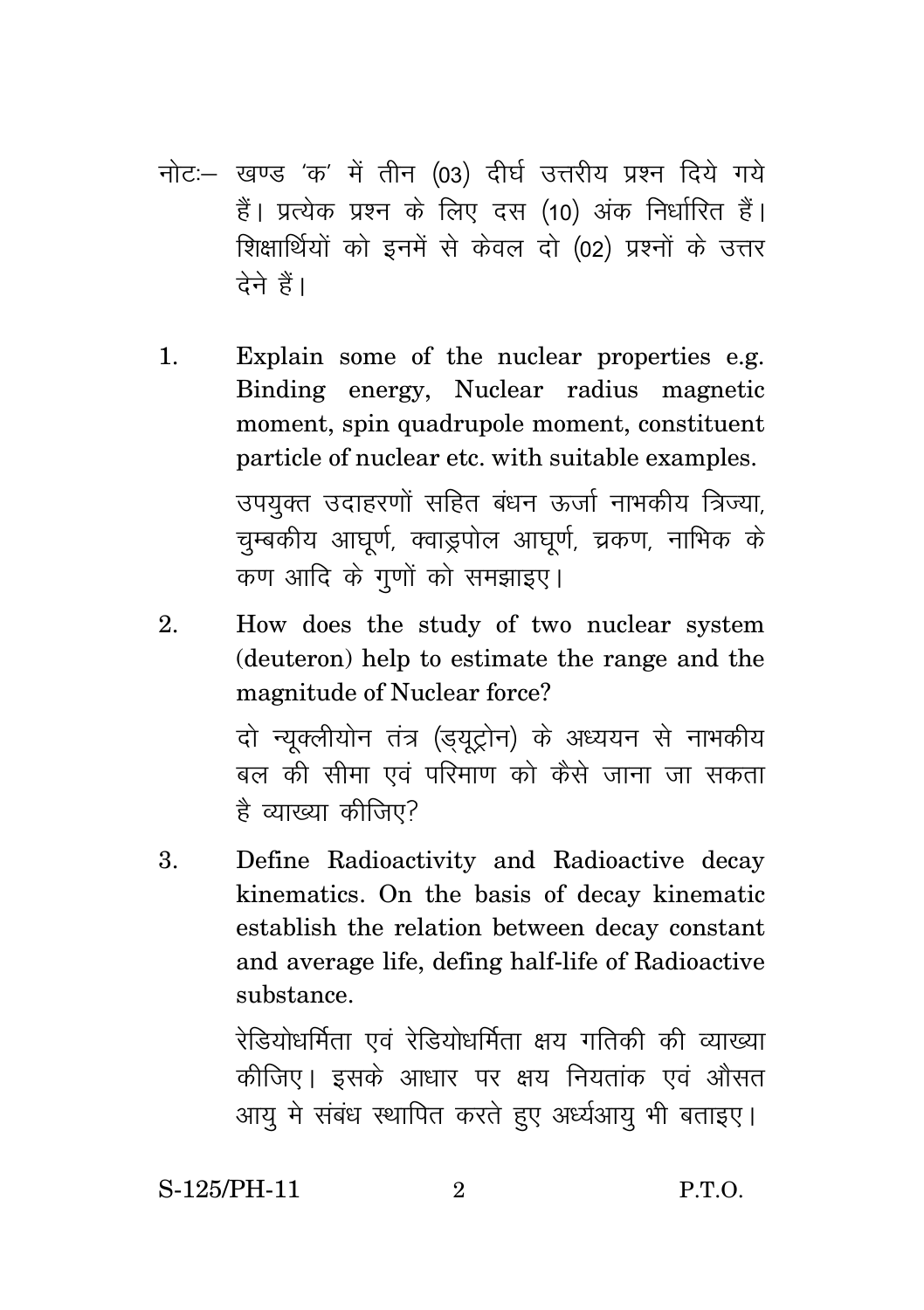Section-B (खण्ड-ख)

(Short Answer Type Question) (लघु उत्तरीय प्रश्न)

- Note:- Section-B contains six (06) short answer type questions of five (05) marks each. Learners are required to answer any four (04) questions only.  $(5 \times 4=20)$
- **नोट**: खण्ड 'ख' में छः (06) लघु उत्तरीय प्रश्न दिये गये हैं। प्रत्येक प्रश्न के लिए पाँच (05) अंक निर्धारित हैं। शिक्षार्थियों को इनमें से केवल चार (04) प्रश्नों के उत्तर <u>देने हैं।</u>
- 1. Discuss the semi-empirical mass formula and its various term.

सेमी इम्पिरियल द्रव्यामान सूत्र को इनकी विभिन्न पदों की व्याख्या कीजिए।

2. What is binding energy curve? Discuss its significance in determining the stability of nuclear.

> बंधन ऊर्जा वक्र क्या है? इससे नाभकीय स्थिरता जानने की अभिप्राय बताइए।

3. What is nuclear fission? Explain the difference between induced fission and spontaniam fission. नाभिकीय विखण्डन क्या है? प्रेरण विघटन व स्वतः विघटन के बारे में विस्तारपूर्वक बताइए।

S-125/PH-11 3 P.T.O.